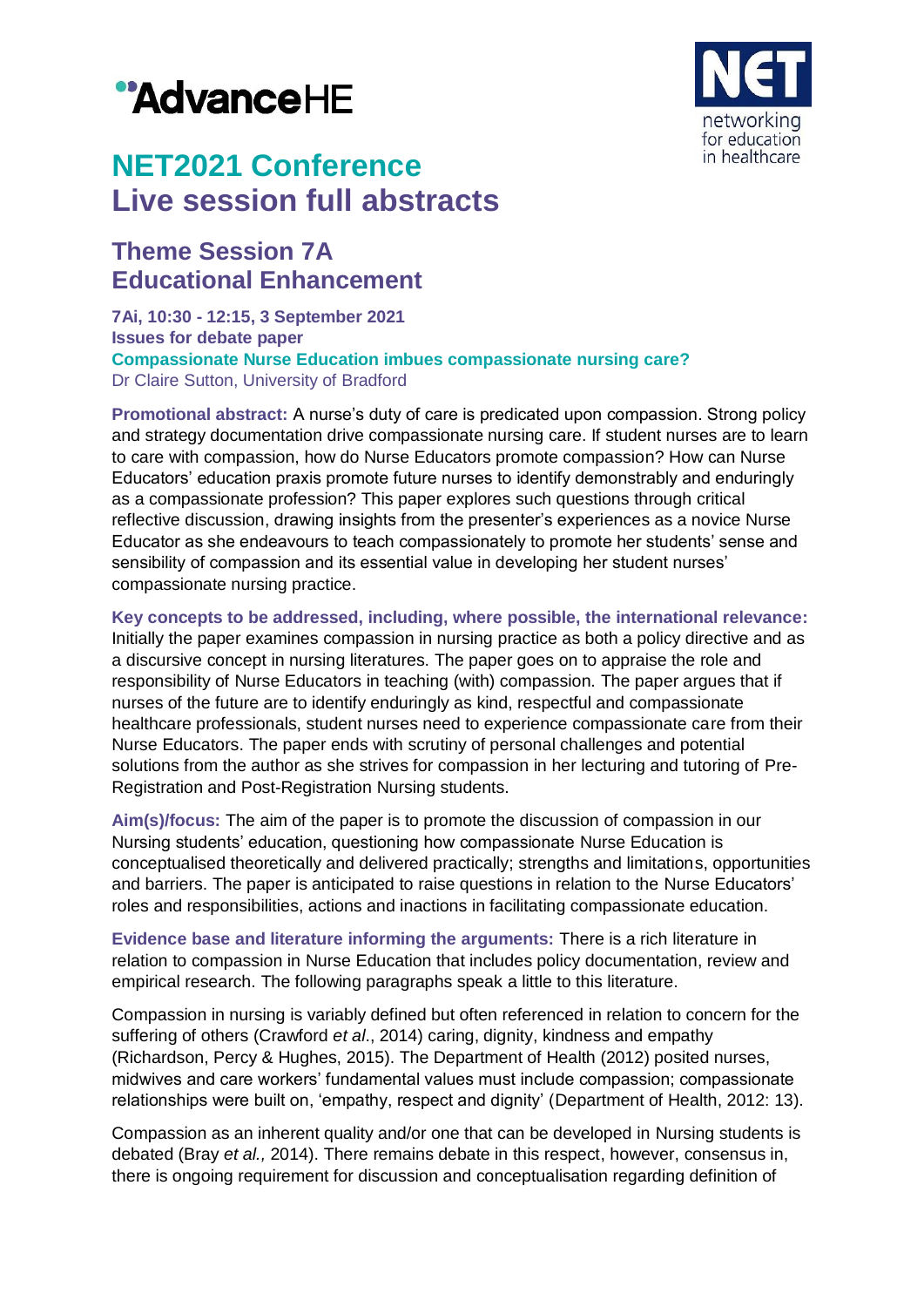compassion in nursing care and how Nurse Education can promote students' knowledge of compassion and compassionate practice (Durkin, Gurbutt & Carson, 2018). Values-based Nurse Education that celebrates an ethics of caring is vital says Tetley *et al*. (2016).

Adam and Taylor (2014) argue for educators to role-model compassion. The relationships Nurse Educators develop with their students must espouse the compassion students are expected to develop with their patients.

**Issues for debate:** How do Nurse Educators define compassion in nurse education? How do Nurse Educators develop relationships of compassion with their students? How can Nurse Educators promote Crawford *et al*.'s (2014: 3596) 'compassion formation'?

**Three key points to indicate how your work contributes to knowledge development within the selected theme:**

- 1. Asserts the importance of exploring definitions of compassion, a vital value in nursing care.
- 2. Promotes the vital contribution of compassionate Nurse Education as demonstrative in promoting compassion for Nursing students.
- 3. Demonstrates reflective and reflexive Nurse Education in order to shape curricula that promote compassion in students of Nursing.

#### **References:**

Adam, D. & Taylor, R. (2014) 'Compassionate care: Empowering students through nurse education.' *Nurse Education Today,* 34, 1242-1245.

Bray, L., O'Brien, M.R., Kirton, J., Zubairu, K. & Christiansen, A. (2014) 'The role of professional education in developing compassionate practitioners: A mixed methods study exploring the perceptions of health professionals and pre-registration students.' *Nurse Education Today*, 34, 480-486.

Crawford, P., Brown, B., Kvangarsnes, M. & Gilbert, P. (2014) 'The design of compassionate care.' *Journal of Clinical Nursing,* 23, 3589-3599.

Department of Health (2012) Compassion in Practice, Nursing, Midwifery and Care Staff Our Vision and Strategy. Leeds: Department of Health.

Durkin, M., Gurbutt, R. & Carson, J. (2018) 'Qualities, teaching and measurement of compassion in nursing: A systematic review.' *Nurse Education Today*, 63, 50-58.

Nursing and Midwifery Council (2018) Future nurse: Standards of proficiency for registered nurses. London: Nursing and Midwifery Council.

Richardson, C., Percy, M. & Hughes, J. (2015) 'Nursing therapeutics: Teaching student nurses care, compassion and empathy.' *Nurse Education Today*, 35, e1-e5.

Tetley, J., Dobson, F., Jack, K., Pearson, B. & Walker, E. (2016) 'Building a values-based culture in nurse education.' *Nurse Education in Practice,* 16, 152-155.

**Keywords:** Compassion, Nurse education.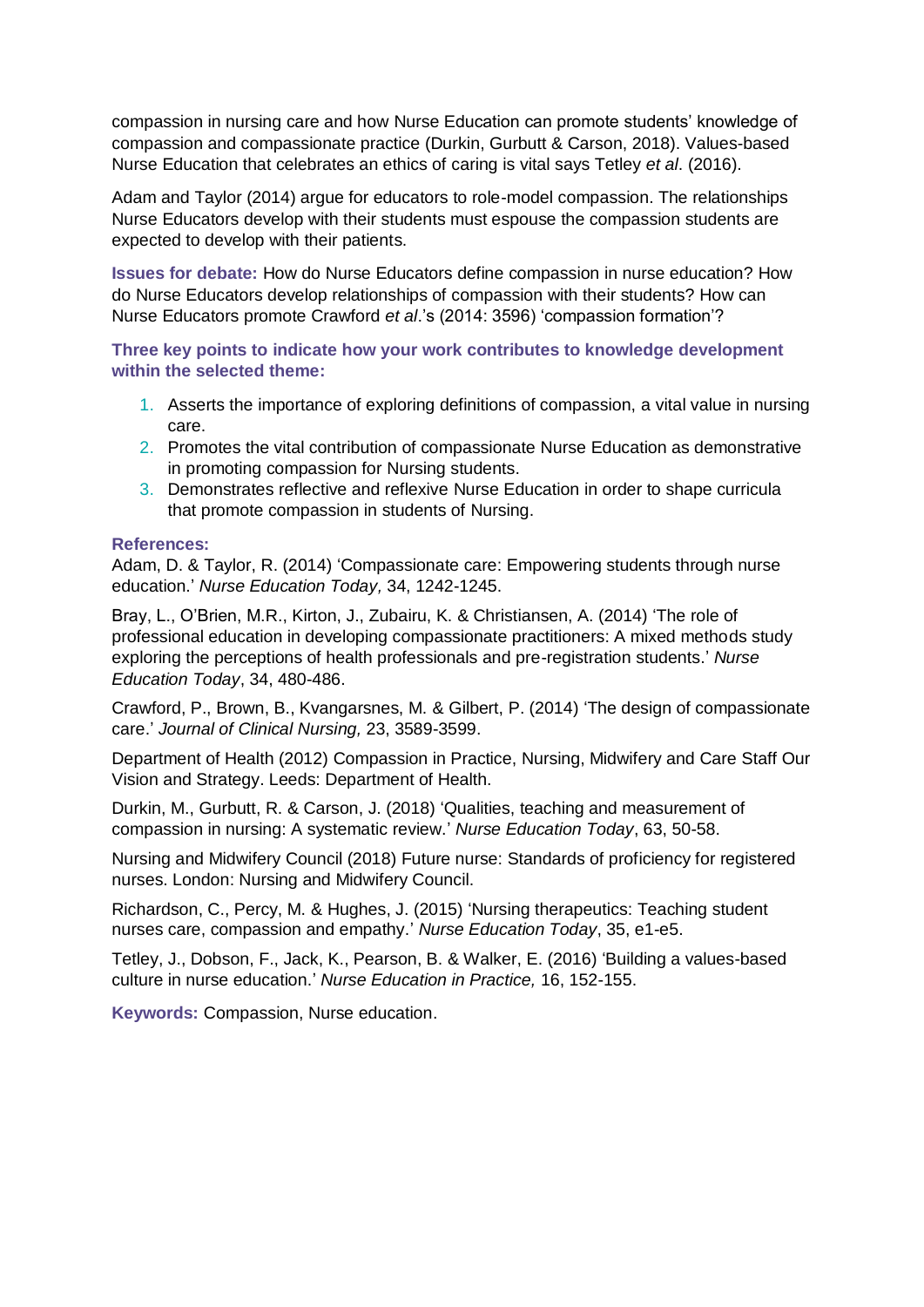#### **7Aii, 10:30 - 12:15, 3 September 2021 Research paper The impact of care experience prior to undertaking NHS-funded education and training, on Pre-Registration Nursing students' compassionate values and behaviours, and patient experiences of care**

Dr Sarah Field-Richards and Professor Joanne Lymn, University of Nottingham

**Promotional abstract:** Following identification of failings in compassion, Francis (2013) recommended that care experience form a prerequisite for entry into nurse training. This longitudinal, mixed-methods research explored the impact of prior care experience (PCE) on Pre-Registration Nursing students' compassionate values and behaviours (CVBs) and patient experiences of care. Findings demonstrate insufficient evidence of longitudinal beneficial impact to recommend PCE as an effective intervention to foster CVBs. Mandating PCE as a prerequisite for entry into nurse training is not therefore recommended. Promoting resilience and empowerment within Nursing Education may offer potential strategies to mitigate against increases in compassion fatigue however, supporting compassionate care.

#### **Background, including underpinning literature and, wherever possible, the**

**international relevance of the research:** Following identification of failings in nursing care quality, Francis (2013) recommended that care experience form a prerequisite for entry into nurse training. Subsequently, the Department of Health (DH) (2013) introduced a pilot programme, providing individuals with care experience prior to nurse training. Although publication of the Francis Report fostered a proliferation of international compassion-related research and debate, there remains little evidence regarding the impact of prior care experience (PCE) on the development of Nursing students' compassionate values and behaviours (e.g. the 6Cs [DH, 2012]). The effectiveness of PCE as a means of addressing Francis' concerns therefore remains unknown.

**Aim(s) and/or research question(s)/research hypothesis(es):** To evaluate the impact of care experience prior to undertaking NHS-funded education and training, on Pre-Registration Nursing students' compassionate values and behaviours (CVBs) and patient experiences of care.

**Research methodology/research design, any ethical issues, and methods of data collection and analysis:** Contributing to a longitudinal mixed-methods design, package 1 (qualitative component) comprised longitudinal semi-structured telephone interviews with PCE pilot participants (n=10 timepoint 1), which were thematically analysed. Package 2 (dominant quantitative strategy) involved questionnaire data collection (compassion proxies), from Nursing students attending three UK universities at four timepoints (n=220 timepoint 1), an embedded qualitative component (focus groups n=8) and a quantitative component collecting questionnaire data from patients (n=49) cared for by student participants (n=15). General linear modelling and Mann Whitney U tests were used to determine temporal effects on 6C measures and differences between participants with and without paid PCE.

**Key findings and recommendations:** No differences in compassion measures, or patient experiences of care, were detected between participants with/without paid PCE at any timepoint. There was a small, statistically significant increase in compassion fatigue however, in both groups post-qualification. Qualitative findings suggest that PCE has positive and negative effects on students' CVBs, although the vast majority of positive effects do not extend to qualification.

Interview data suggest that compassion fatigue increases might be accounted for by individuals experiencing reality shock upon transitioning from student to Registered Nurse,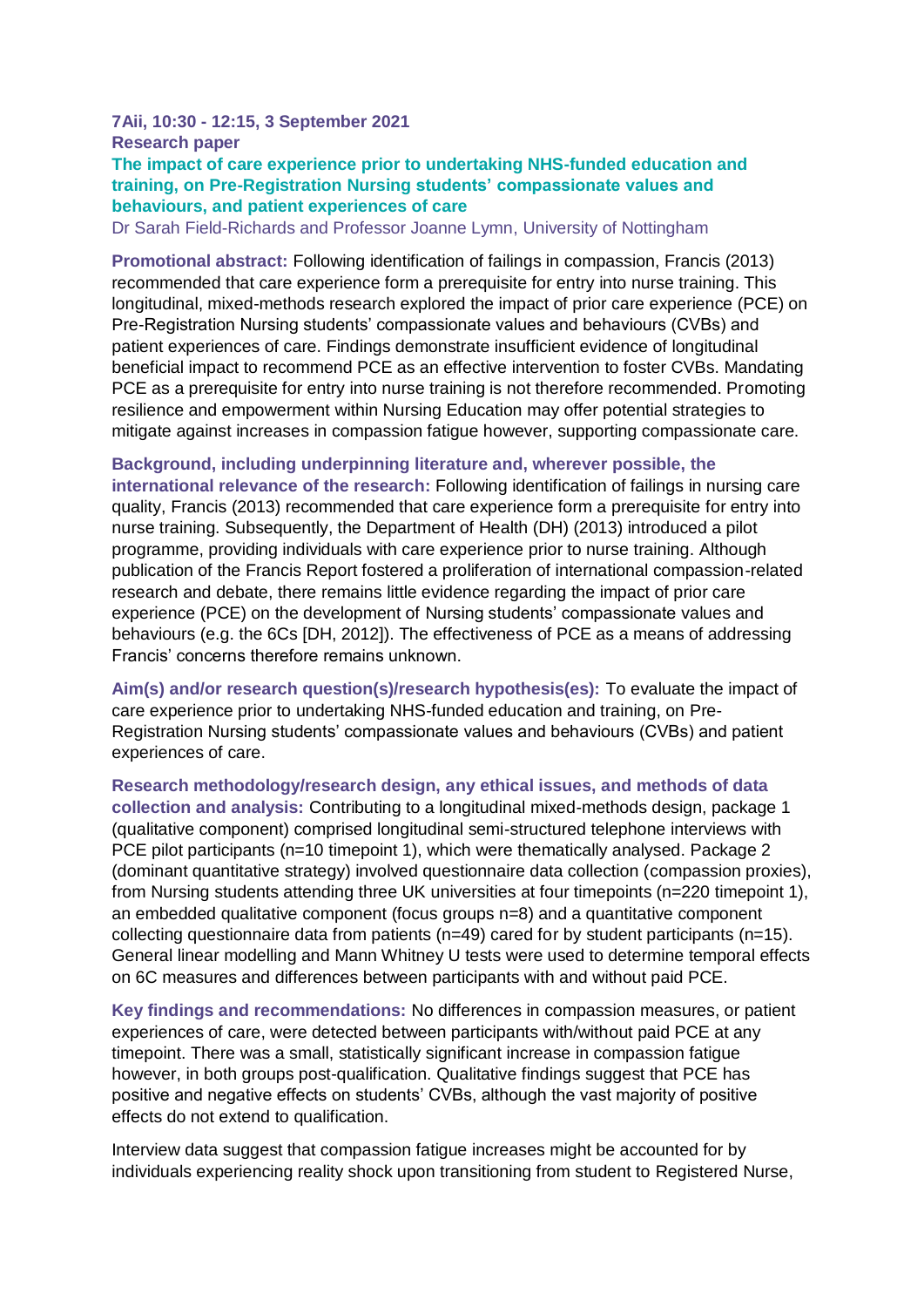and encountering the extent of contemporary nursing challenges, not prevented by PCE. Strategies to promote resilience, empowerment and wellbeing within Pre-Registration Nursing education, and the newly-qualified workforce, may offer potential to mitigate against increases in compassion fatigue, supporting compassionate care provision.

There is insufficient evidence of longitudinal beneficial impact to recommend PCE as an effective intervention to foster nursing students' CVBs. Mandating PCE as a prerequisite for entry into nurse training is not therefore recommended.

This outcome supports current international demand to increase the size of the nursing workforce, over a shorter timeframe, in the COVID-19 context and beyond, by allowing applicants who display appropriate CVBs at interview but do not have paid PCE, to enter training.

**Three key points to indicate how your work contributes to knowledge development within the selected theme:**

- Contributes to knowledge surrounding the potential role of PCE in the development of compassionate values and behaviours amongst nurses and student nurses, of importance to nursing internationally.
- Contributes to educational policy debates surrounding PCE as a potential entry requirement for nursing education and training.
- Contributes to knowledge surrounding the development of compassion fatigue and how this may be mitigated through strategies and interventions implemented during Pre-Registration Nursing education.

#### **References:**

Department of Health (2012) Compassion in practice: nursing, midwifery and care staff. Our vision and strategy. London: The Stationary Office.

Department of Health (2013) Delivering high quality, effective, compassionate care. Developing the right people with the right skills and right values. A mandate from the government to Health Education England: April 2013 to March 2015. London: The Stationary Office.

Francis, R. (2013) Report of the Mid Staffordshire NHS Foundation Trust public inquiry. London: The Stationery Office.

**Keywords:** Compassion, Francis Report, Prior Care Experience, Nursing Education, Educational Policy.

**7Aiii, 10:30 - 12:15, 3 September 2021 Research paper Developing compassion and resilience through interprofessional Schwartz Rounds** Helen Orton, University of Liverpool

**Promotional abstract:** Schwartz Rounds are a multidisciplinary forum for healthcare staff to come together to reflect on the emotional and social challenge aspects of their work. They began in the USA and are licenced in the UK by the Point of Care Foundation. Schwartz Rounds run in 175 National Health Service Trusts and other healthcare organisations: there is an increasing focus on their value as part of Pre-Registration Education for Healthcare students. The University of Liverpool was the first UK university to run interprofessional Schwartz Rounds, funded by Health Education England (North), with students from ten healthcare programmes, thereby maximising interprofessional engagement.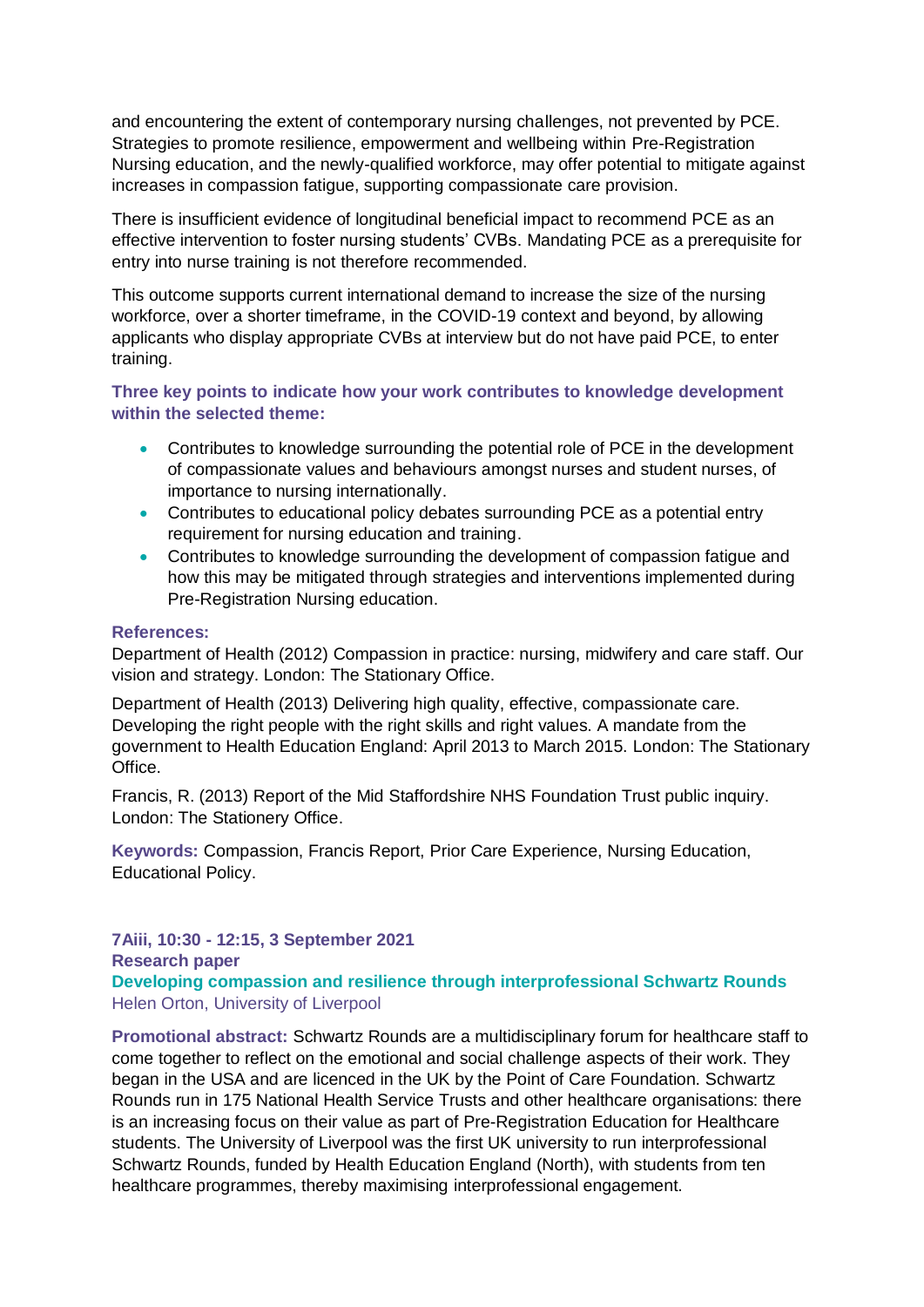**Background, including underpinning literature and, wherever possible, the international relevance of the research:** Originating in the USA, Schwartz Rounds are licenced in the UK by the Point of Care Foundation. Enabling compassionate care and investing in the wellbeing of healthcare staff in the NHS was highlighted in the Francis Inquiry (2013). There is an increasing focus on the value of Schwartz Rounds as part of Pre-Registration Health Education to build compassion and resilience. Lasting one hour, the Rounds involve three invited panellists who talk for five minutes on a pre-agreed theme. Students are invited to share their emotional reflections and similar experiences, facilitated by two trained facilitators who contain and shape the discussion.

**Aim(s) and/or research question(s)/research hypothesis(es):** After each Round, students complete an evaluation form, based on the Point of Care Foundation's standard template. Research ethics approval enabled the exploration of the impact of the Rounds quantitatively and qualitatively. The key research aims are:

- How do healthcare students from different disciplines experience Schwartz Round?
- What differences in empathy, compassion, insight and wellbeing, are there between students who attend Schwartz Rounds compared to those who do not attend Rounds?
- What impact does attending Schwartz Rounds have on student learning, wellbeing and clinical practice?
- How do Schwartz Rounds contribute to interprofessional learning and the development of person-centred care?

**Research methodology/research design, any ethical issues, and methods of data collection and analysis:** To explore their experience of Rounds and the impact on their clinical practice, semi-structured, face-to-face interviews were conducted with students from eight disciplines. Interviews were audio-recorded and transcribed. The qualitative data were analysed within a thematic framework, using NVivo and yielded four main themes. Using an online survey consisting of six validated measures, the quantitative aspect has enabled the evaluation of the impact of the Rounds on factors such as students' empathy, compassion, self-reflection and resilience and a comparison of attendees and non-attendees and doseeffect at baseline and 12 months. A total of 145 students have participated to date.

**Key findings and recommendations:** Four themes emerged from the qualitative study: validating and normalising emotions, compassion, resilience and connectedness to other professions. The Rounds helped the students develop confidence in themselves as practitioners when faced with emotional challenges, increasing their ability to relate to patients on an emotional level, and to be open with colleagues about how they were feeling. Furthermore, they felt they could be more compassionate and be able to ask for support. Feeling connected may also help students to build resilience and feel less isolated. Key findings from the quantitative study include:

- 1. Females had higher compassion and empathy scores than males.
- 2. Non-medical students had higher compassion scores.
- 3. Students attending the Rounds had statistically significant higher compassion scores than non-attendees (102.47 and 96.16).
- 4. Students attending the Rounds had statistically significant higher resilience scores than non-attendees.

The quantitative results demonstrate significant correlations between high rates of compassion, resilience and attendance at Schwartz Rounds and more so in females than males. It is apparent that Schwartz Rounds within healthcare programmes equip the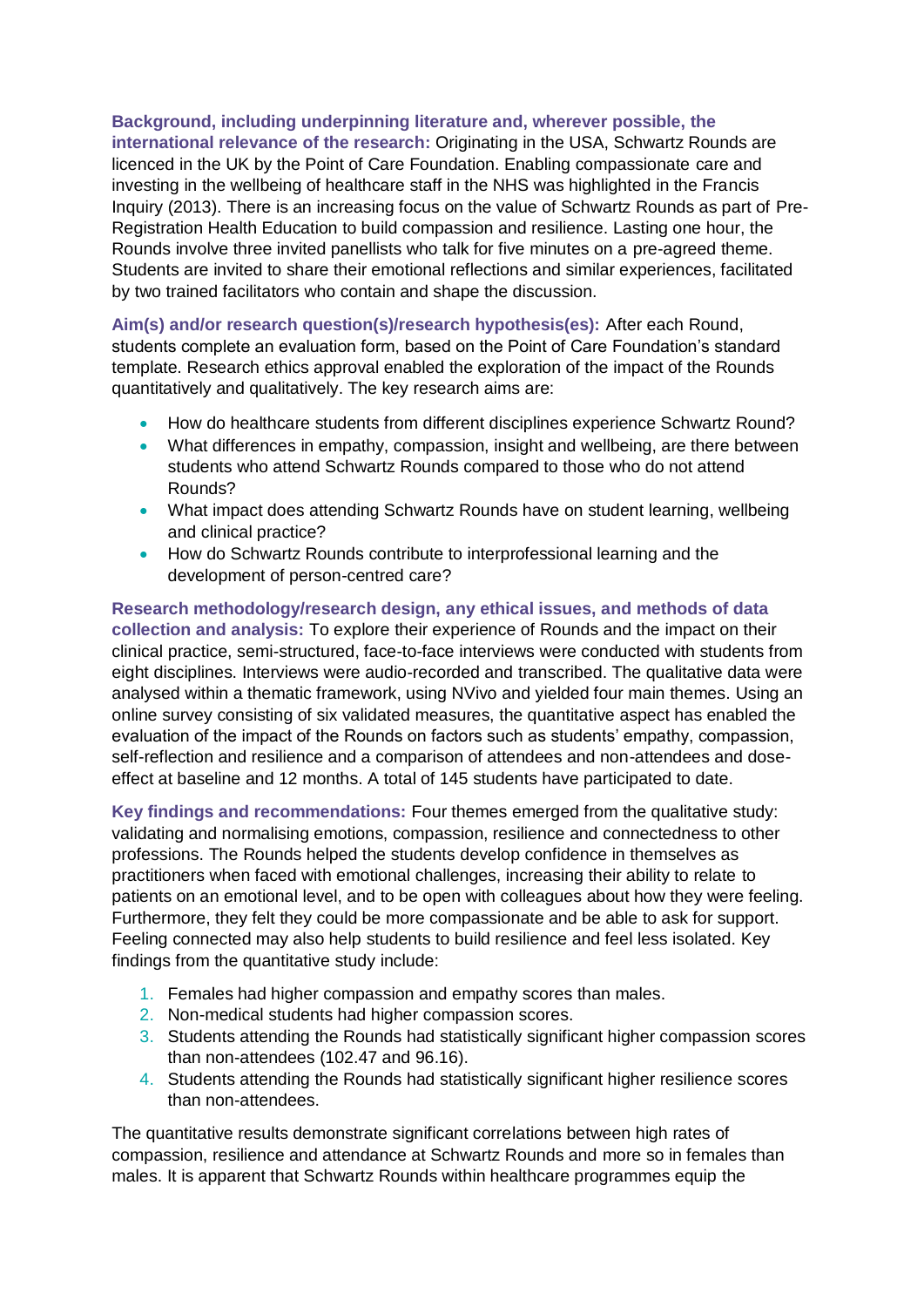students with enhanced skills such as resilience and compassion to be better prepared to face the challenges of working within the healthcare environment.

**Three key points to indicate how your work contributes to knowledge development within the selected theme:**

- Schwartz Rounds develop students' confidence as practitioners and their ability to relate to patients on an emotional level.
- Students identify becoming more compassionate to themselves and others and the value of collaborative learning.
- Schwartz Rounds, therefore, make an important contribution to humanising healthcare by enabling healthcare students to reflect on the emotional impact of working in healthcare, increasing an appreciation of the roles of others and in developing compassion and resilience.

#### **References:**

The Point of Care Foundation (2021) Schwartz Rounds [Online] Available at: [https://www.pointofcarefoundation.org.uk/our-work/schwartz-rounds/.](https://www.pointofcarefoundation.org.uk/our-work/schwartz-rounds/)

Goodrich, J. (2012) 'Supporting hospital staff to provide compassionate care: Do Schwartz Centre Rounds work in English hospitals?' *Journal of the Royal Society of Medicine*, 105,117-122.

Francis, R. (2013) Report of the Mid Staffordshire NHS Foundation Trust Public Inquiry. Available at: [https://www.gov.uk/government/publications/report-of-the-mid-staffordshire](https://www.gov.uk/government/publications/report-of-the-mid-staffordshire-nhs-foundation-trust-public-inquiry)[nhs-foundation-trust-public-inquiry.](https://www.gov.uk/government/publications/report-of-the-mid-staffordshire-nhs-foundation-trust-public-inquiry)

**Keywords:** Schwartz Rounds, Resilience, Compassion, Emotions.

**7Aiv, 10:30 - 12:15, 3 September 2021 Research paper "#hello my name is… the student experience in practice"** Dr Julie Derbyshire, and Sasha Ban, Northumbria University

**Promotional abstract:** This paper will present a case study research project which explored the student experience in practice of wearing a uniform imprinted with the #hello my name is… logo and their first name. Mixed methods were used including questionnaires, reflective diaries and focus groups with 67 students from different professional groups. Findings will be presented using three key themes: sense of belonging; patient safety; care and compassion.

**Background, including underpinning literature and, wherever possible, the international relevance of the research:** As healthcare professionals we pride ourselves on the uniqueness of the therapeutic relationship developed with patients to humanise healthcare, as Kate Grainger passionately articulated in her campaign that introduction by name was important (Grainger, 2013). This study was developed in partnership with our local NHS Trusts to support the campaign in providing person-centred care with recognition by name from the student uniform. Specific, spoken words such as a person's name is linked to safety (NHS Improvement, 2018), particularly in areas where teams may be unfamiliar with one another but need to work effectively together to manage care. Directing instructions to an individual by name can improve efficiency of care and tasks accomplished quicker (Sarcevi *et al,* 2011).

**Aim(s) and/or research question(s)/research hypothesis(es):** The aim of this study was to explore the student experience in clinical practice of having the #hello my name is... logo